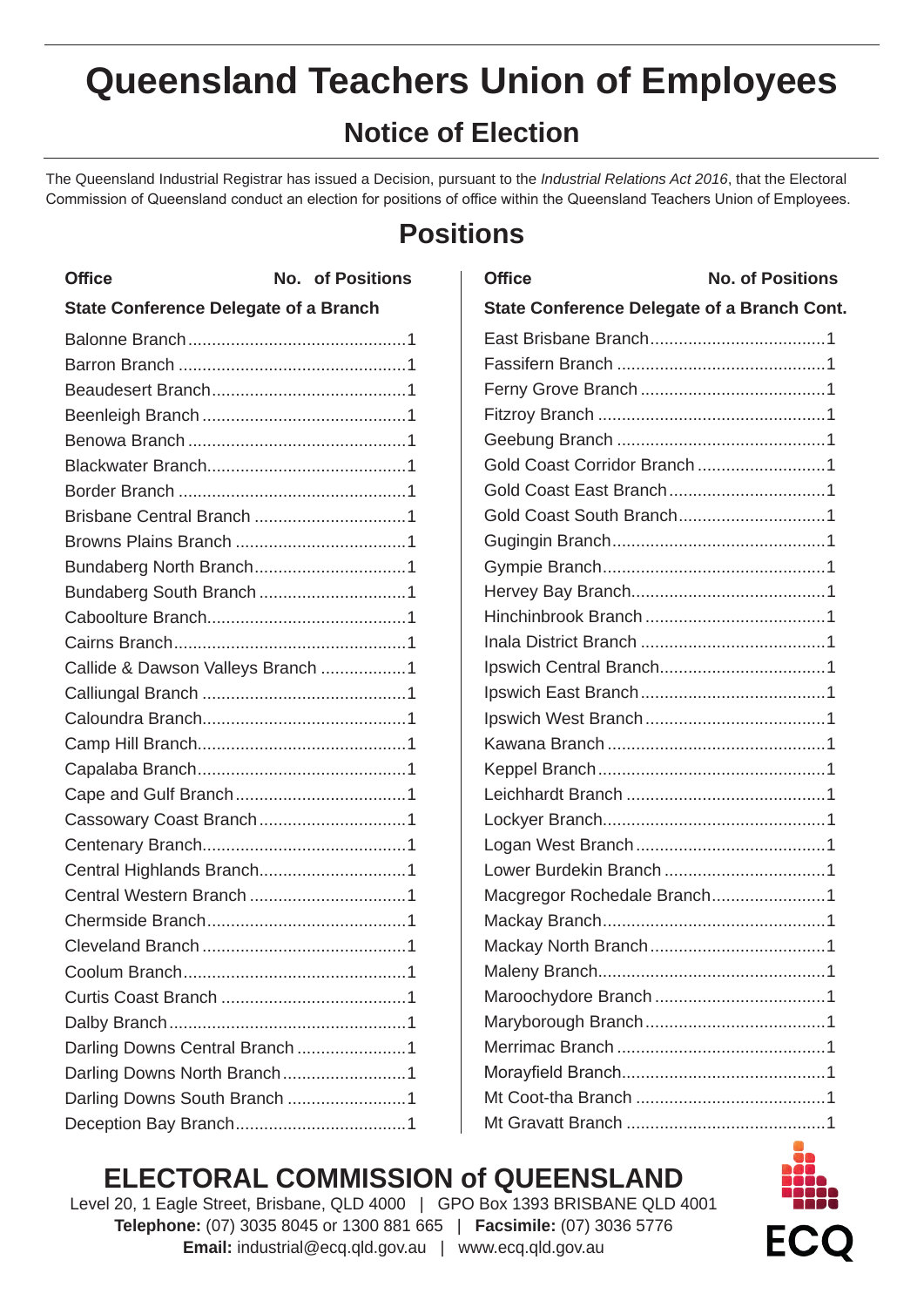# **Notice of Election**

The Queensland Industrial Registrar has issued Decisions, pursuant to the *Industrial Relations Act 2016*, that the Electoral Commission of Queensland conduct an election for positions of office within the Queensland Teachers Union of Employees.

# **Positions**

| <b>Office</b>                                      | <b>No. of Positions</b> |
|----------------------------------------------------|-------------------------|
| <b>State Conference Delegate of a Branch Cont.</b> |                         |
|                                                    |                         |
|                                                    |                         |
|                                                    |                         |
|                                                    |                         |
|                                                    |                         |
|                                                    |                         |
|                                                    |                         |
|                                                    |                         |
| Northern Tablelands Branch1                        |                         |
|                                                    |                         |
|                                                    |                         |
|                                                    |                         |
|                                                    |                         |
|                                                    |                         |
|                                                    |                         |
|                                                    |                         |
|                                                    |                         |
|                                                    |                         |
|                                                    |                         |
|                                                    |                         |
| South Western Queensland Branch1                   |                         |
|                                                    |                         |
|                                                    |                         |
|                                                    |                         |
|                                                    |                         |
|                                                    |                         |
|                                                    |                         |
|                                                    |                         |
|                                                    |                         |
|                                                    |                         |
|                                                    |                         |

| <b>Office</b>                                      | <b>No. of Positions</b> |  |
|----------------------------------------------------|-------------------------|--|
| <b>State Conference Delegate of a Branch Cont.</b> |                         |  |
|                                                    |                         |  |
|                                                    |                         |  |
|                                                    |                         |  |
|                                                    |                         |  |
|                                                    |                         |  |
|                                                    |                         |  |
|                                                    |                         |  |
|                                                    |                         |  |
|                                                    |                         |  |

#### **State Conference Delegate of TAFE Division**

#### **Conference Delegates of Aboriginal and/or Torres Strait Islander descent**

Aboriginal and/or Torres Strait Islander ..........2

## **ELECTORAL COMMISSION of QUEENSLAND**



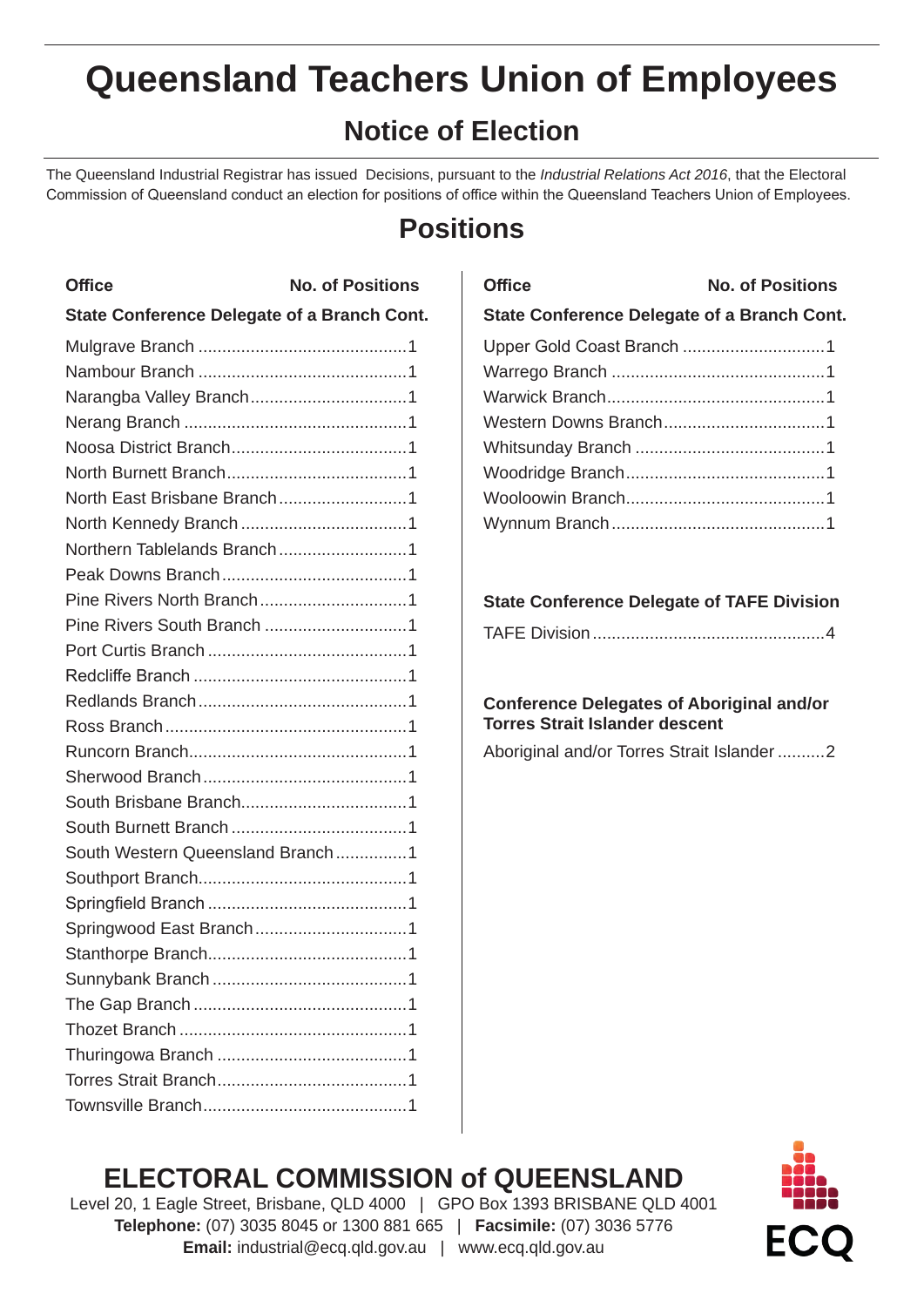## **Notice of Election**

# **Candidate Notes**

Candidates for election must be financial members of the Union at the close of nominations. All nominations must be in writing and signed by the nominee, provided that:

Nominees for **State Conference Delegate of a Branch or State Conference Delegate of TAFE Division** must be a member of the relevant branch/ TAFE Division branch and signed by at least two (2) financial members of the relevant branch/ TAFE Division branch. Please refer to Rule 6.4(e)(v) for particular criteria ragarding the State Conference Delegate positions.

Nominees for **Conference Delegates of Aboriginal and/or Torres Strait Islander descent** must have identified themselves as being of Aboriginal and/or Torres Strait Islander descent in accordance with the procedures adopted by the Union from time to time and signed by at least two (2) financial members of the Union.

Candidates who wish to withdraw their nomination may do so not more than five (5) clear days after the close of nominations. Prospective candidates and their nominators should verify their financial status and other qualifications required by the Union (refer to Union Rules 6.4 & 6.5).

### **Nominations close at midday on Monday, 30 November 2020**

Nominations open on **Friday, 6 November 2020**, and must be in writing, comply with the registered rules of the Union and **reach the Electoral Commission of Queensland (ECQ) no later than midday on Monday, 30 November 2020.**

A nomination form for this election is printed with this Journal. Forms are also available from the Union and the ECQ's website; www.ecq.qld.gov.au.

Nominations may be received by hand delivery, post, fax or email and must include the signatures of the nominees and nominators. Please ensure that your nomination can be clearly read and your email address has been provided.

### **Ballots**

Should a ballot be necessary to elect a State Conference Delegate of a Branch, State Conference Delegate of TAFE Division or Coference Delegates of Aboriginal and/or Torres Strait Islander descent the ECQ will conduct a secret postal ballot of financial members of the Union in the respective Branch/Division.

Ballots, if required, will open on Monday, 18 January 2021 and close at midday Tuesday, 16 February 2021.

> Suzanne Ball **Returning Officer** 6 November 2020

# **ELECTORAL COMMISSION of QUEENSLAND**

Level 20, 1 Eagle Street, Brisbane, QLD 4000 | GPO Box 1393 BRISBANE QLD 4001 **Telephone:** (07) 3035 8045 or 1300 881 665 | **Facsimile:** (07) 3036 5776 **Email:** industrial@ecq.qld.gov.au | www.ecq.qld.gov.au

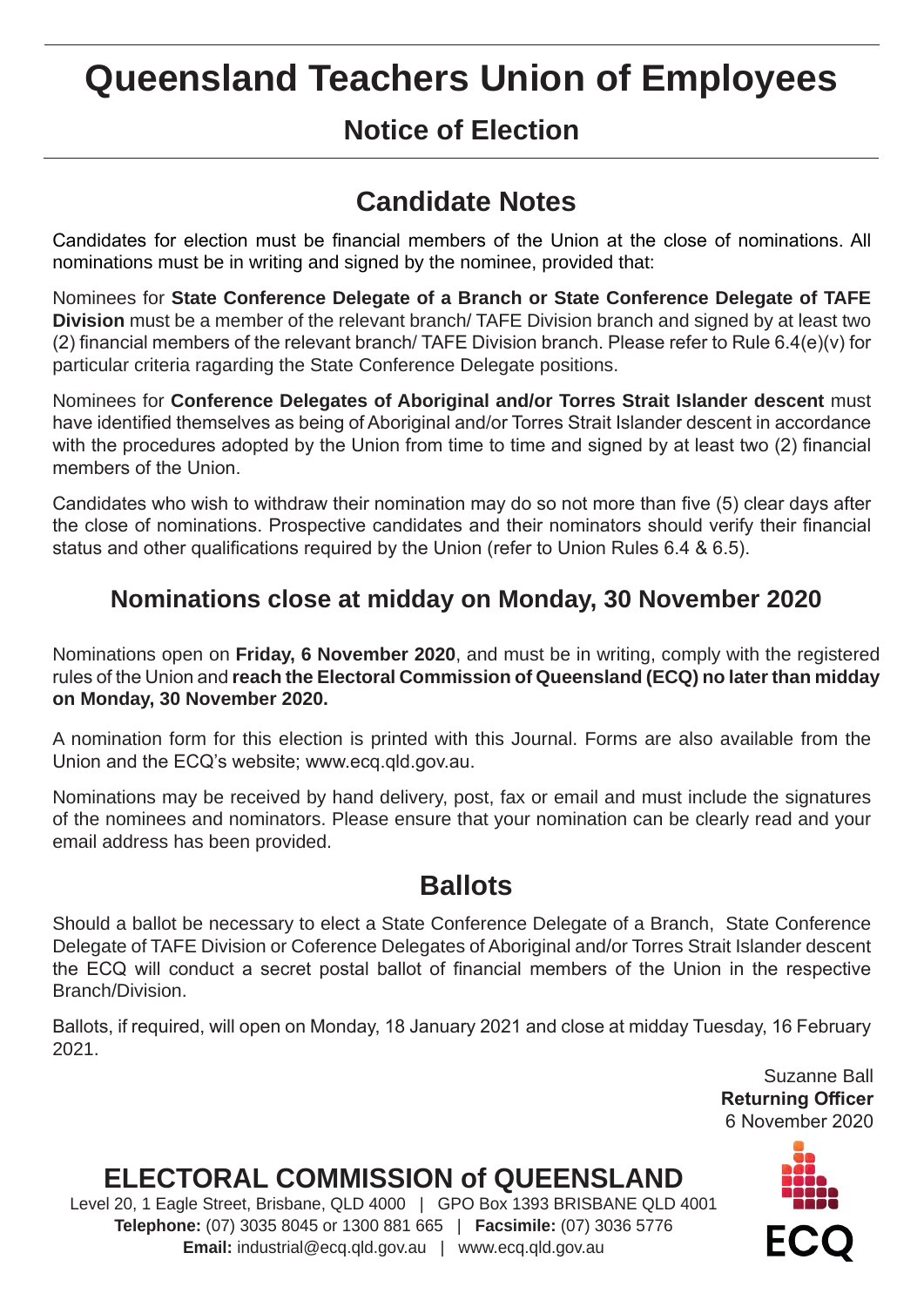### **Queensland Teachers Union of Employees Nomination Form**

# **Nominations close at midday on Monday, 30 November 2020**

|                   | We the undersigned financial members of the Queensland Teachers Union of Employees, hereby                                                                                                                                                                          |     |
|-------------------|---------------------------------------------------------------------------------------------------------------------------------------------------------------------------------------------------------------------------------------------------------------------|-----|
|                   |                                                                                                                                                                                                                                                                     |     |
| position/s of:    |                                                                                                                                                                                                                                                                     |     |
|                   | (Tick the box/es to indicate the position/s of office that the nominee is standing for)                                                                                                                                                                             |     |
|                   | State Conference Delegate of a Branch                                                                                                                                                                                                                               |     |
|                   | State Conference Delegate of TAFE Division                                                                                                                                                                                                                          |     |
|                   | Conference Delegates of Aboriginal and/or<br><b>Torres Strait Islander descent</b>                                                                                                                                                                                  |     |
|                   | <b>Nominators</b>                                                                                                                                                                                                                                                   |     |
| <b>Member No.</b> | <b>Nominator Name</b><br><b>Signature</b>                                                                                                                                                                                                                           |     |
|                   | <u> 1989 - Johann Stoff, deutscher Stoff, der Stoff, der Stoff, der Stoff, der Stoff, der Stoff, der Stoff, der S</u>                                                                                                                                               |     |
|                   |                                                                                                                                                                                                                                                                     |     |
|                   | <b>Consent to Nomination</b>                                                                                                                                                                                                                                        |     |
|                   |                                                                                                                                                                                                                                                                     |     |
|                   |                                                                                                                                                                                                                                                                     |     |
| act if elected.   |                                                                                                                                                                                                                                                                     |     |
| Address:          |                                                                                                                                                                                                                                                                     |     |
| Suburb:           |                                                                                                                                                                                                                                                                     |     |
| State:            | Postcode:                                                                                                                                                                                                                                                           |     |
| Telephone:        |                                                                                                                                                                                                                                                                     |     |
| Email:            |                                                                                                                                                                                                                                                                     |     |
| Signature:        | Date:                                                                                                                                                                                                                                                               |     |
|                   | Acknowledgement correspondence will be sent via email.<br>Please ensure your email address has been provided.                                                                                                                                                       |     |
|                   | <b>ELECTORAL COMMISSION of QUEENSLAND</b><br>Level 20, 1 Eagle Street, Brisbane, QLD 4000   GPO Box 1393 BRISBANE QLD 4001<br>Telephone: (07) 3035 8045 or 1300 881 665   Facsimile: (07) 3036 5776<br><b>Email:</b> industrial@ecq.qld.gov.au   www.ecq.qld.gov.au | ECC |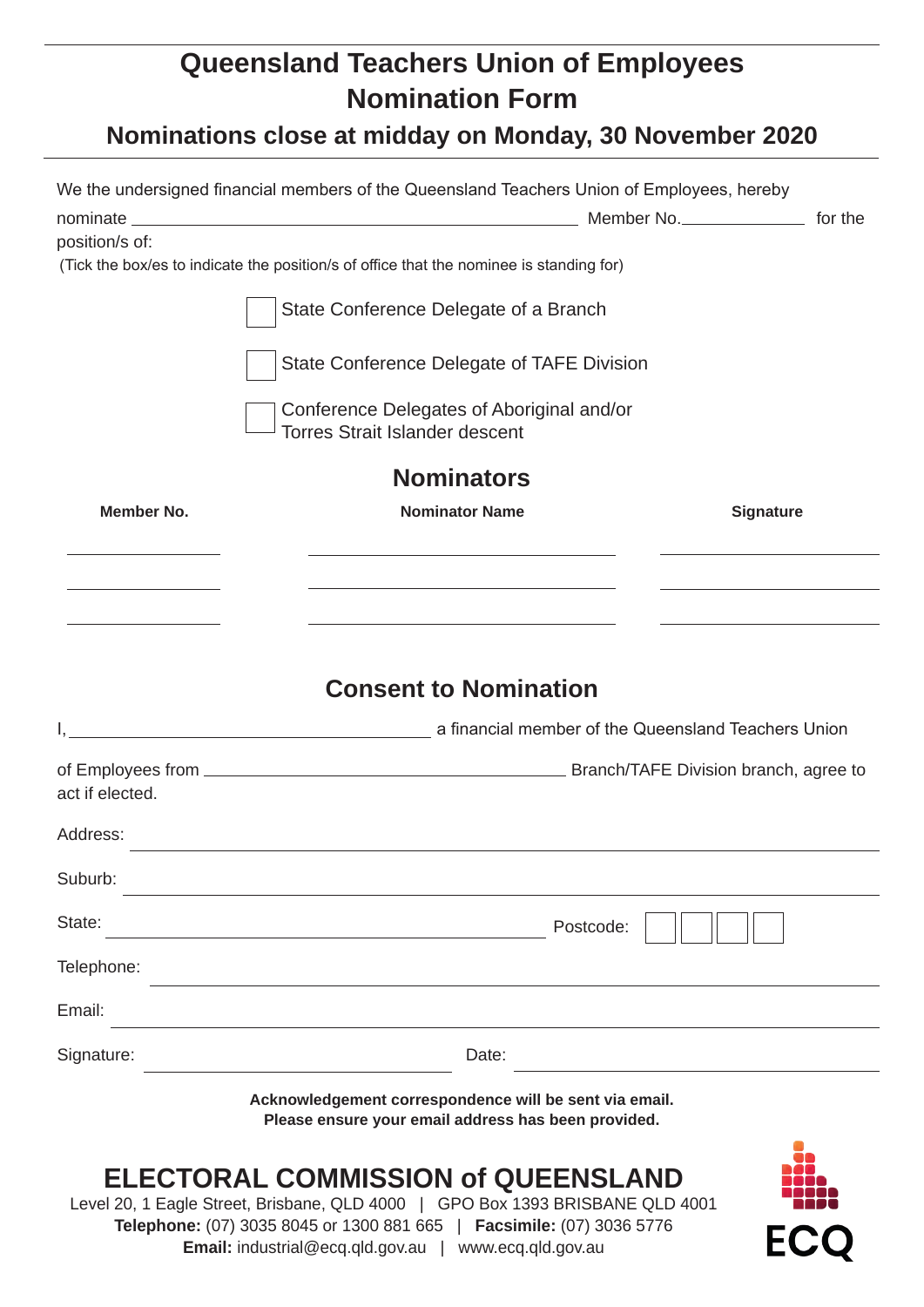# **Notice of Election**

The Queensland Industrial Registrar has issued Decisions, pursuant to the *Industrial Relations Act 2016*, that the Electoral Commission of Queensland conduct an election for positions of office within the Queensland Teachers Union of Employees.

## **Positions**

| <b>Office</b>                             | <b>No. of Positions</b> | <b>Office</b>                                                          | <b>No. of Positions</b> |
|-------------------------------------------|-------------------------|------------------------------------------------------------------------|-------------------------|
| <b>Branch Delegate to an Area Council</b> |                         | <b>Area Council Officers</b>                                           |                         |
|                                           |                         | <b>Metropolitan Central Area Council</b>                               |                         |
| <b>Central Queensland Area Council</b>    |                         |                                                                        |                         |
|                                           |                         | <b>Metropolitan North Area Council</b>                                 |                         |
| <b>Gold Coast Area Council</b>            |                         |                                                                        |                         |
|                                           |                         |                                                                        |                         |
| <b>Logan Redlands Area Council</b>        |                         | Metropolitan West Logan Area Council                                   |                         |
|                                           |                         |                                                                        |                         |
|                                           |                         | <b>State Council Representative of an Area Council</b>                 |                         |
|                                           |                         | Metropolitan West Logan Area Council  1                                |                         |
|                                           |                         |                                                                        |                         |
| <b>Metropolitan Central Area Council</b>  |                         | <b>TAFE Council Representative in a Branch or Group</b><br>of Branches |                         |
|                                           |                         |                                                                        |                         |
|                                           |                         |                                                                        |                         |
| <b>Metropolitan North Area Council</b>    |                         |                                                                        |                         |
|                                           |                         | <b>Member of Executive</b>                                             |                         |
|                                           |                         |                                                                        |                         |
|                                           |                         |                                                                        |                         |
|                                           |                         |                                                                        |                         |
| <b>Metropolitan South Area Council</b>    |                         |                                                                        |                         |
|                                           |                         |                                                                        |                         |
|                                           |                         |                                                                        |                         |
|                                           |                         |                                                                        |                         |
| Metropolitan West Logan Area Council      |                         |                                                                        |                         |
|                                           |                         |                                                                        |                         |
|                                           |                         |                                                                        |                         |
| <b>Wide Bay Area Council</b>              |                         |                                                                        |                         |
|                                           |                         |                                                                        |                         |
|                                           |                         |                                                                        |                         |

## **ELECTORAL COMMISSION of QUEENSLAND**



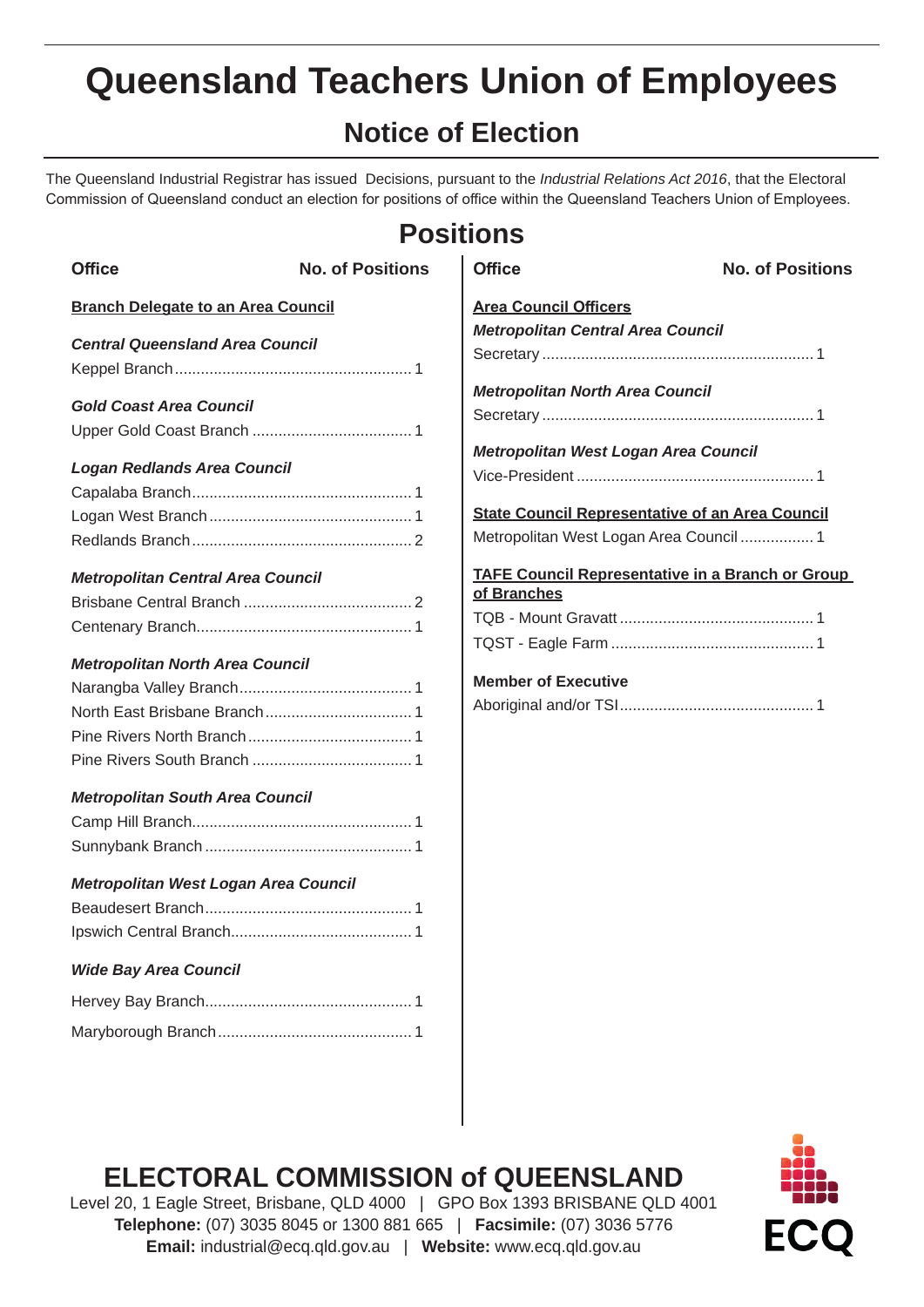## **Notice of Election**

The Queensland Industrial Registrar has issued Decisions, pursuant to the *Industrial Relations Act 2016*, that the Electoral Commission of Queensland conduct an election for positions of office within the Queensland Teachers Union of Employees.

### **Candidate Notes**

Candidates for election must be financial members of the Union at the close of nominations. All nominations must be in writing and signed by the nominee. Nomination forms must also be signed by at least two (2) financial members of the Union, provided that:

Nominees for **Branch Delegates to an Area Council or TAFE Council Representative in a Branch or Group of Branches** must be a member of the relevant branch/ TAFE Division and signed by at least two (2) financial members of the relevant branch/ TAFE Division Branch.

Nominees for **State Council Representative of an Area Council** must be a Branch delegate or be a duly nominated candidate for election as a Branch delegate to the relevant Area Council and signed by at least two (2) financial members of the Union.

Nominees for **Area Council Officers** must be a Branch delegate or be a duly nominated candidate for election as a Branch delegate to the relevant Area Council and signed by at least two (2) Branch delegates to the relevant Area Council.

Nominees for **Member of Executive - Aboriginal and/or TSI** must have identified themselves as being of Aboriginal and/or Torres Strait Islander descent and be signed by at least two (2) financial members of the Union.

Candidates who wish to withdraw their nomination may do so not more than five (5) clear days after the close of nominations. Prospective candidates and their nominators should verify their financial status and other qualifications required by the Union (refer to Union Rules 6.4 & 6.5).

#### **Nominations close at midday on Monday, 30 November 2020**

Nominations open on **Friday, 6 November 2020** and must be in writing, comply with the registered rules of the Union and **reach the Electoral Commission of Queensland (ECQ) no later than midday on Monday, 30 November 2020.** A nomination form for this election is printed with this Journal. Forms are also available from the Union and the ECQ's website; **www.ecq.qld.gov.au**.

Nominations may be received by hand delivery, post, fax or email and must include the signatures of the nominees and nominators. Please ensure that your nomination can be clearly read.

#### **Ballots**

Should a ballot be necessary to elect a **Branch Delegate to an Area Council or TAFE Council Representative in a Branch or Group of Branches** the ECQ will conduct a secret postal ballot of financial members of the Union in the respective Branch/Division. Ballots, if required, will open on **Monday, 18 January 2021** and close at **midday on Tuesday, 16 February 2021**.

Should a ballot be necessary to elect the successful candidate for **Area Council Officers, State Council Representatives of an Area Council or Member of Executive - Aboriginal and/or TSI** , the ECQ will conduct a secret ballot of members at the relevant meeting of Area Council following the close of nominations.

> Suzanne Ball **Returning Officer 6 November 2020**



# **ELECTORAL COMMISSION of QUEENSLAND**

Level 20, 1 Eagle Street, Brisbane, QLD 4000 | GPO Box 1393 BRISBANE QLD 4001 **Telephone:** (07) 3035 8045 or 1300 881 665 | **Facsimile:** (07) 3036 5776 **Email:** industrial@ecq.qld.gov.au | **Website:** www.ecq.qld.gov.au